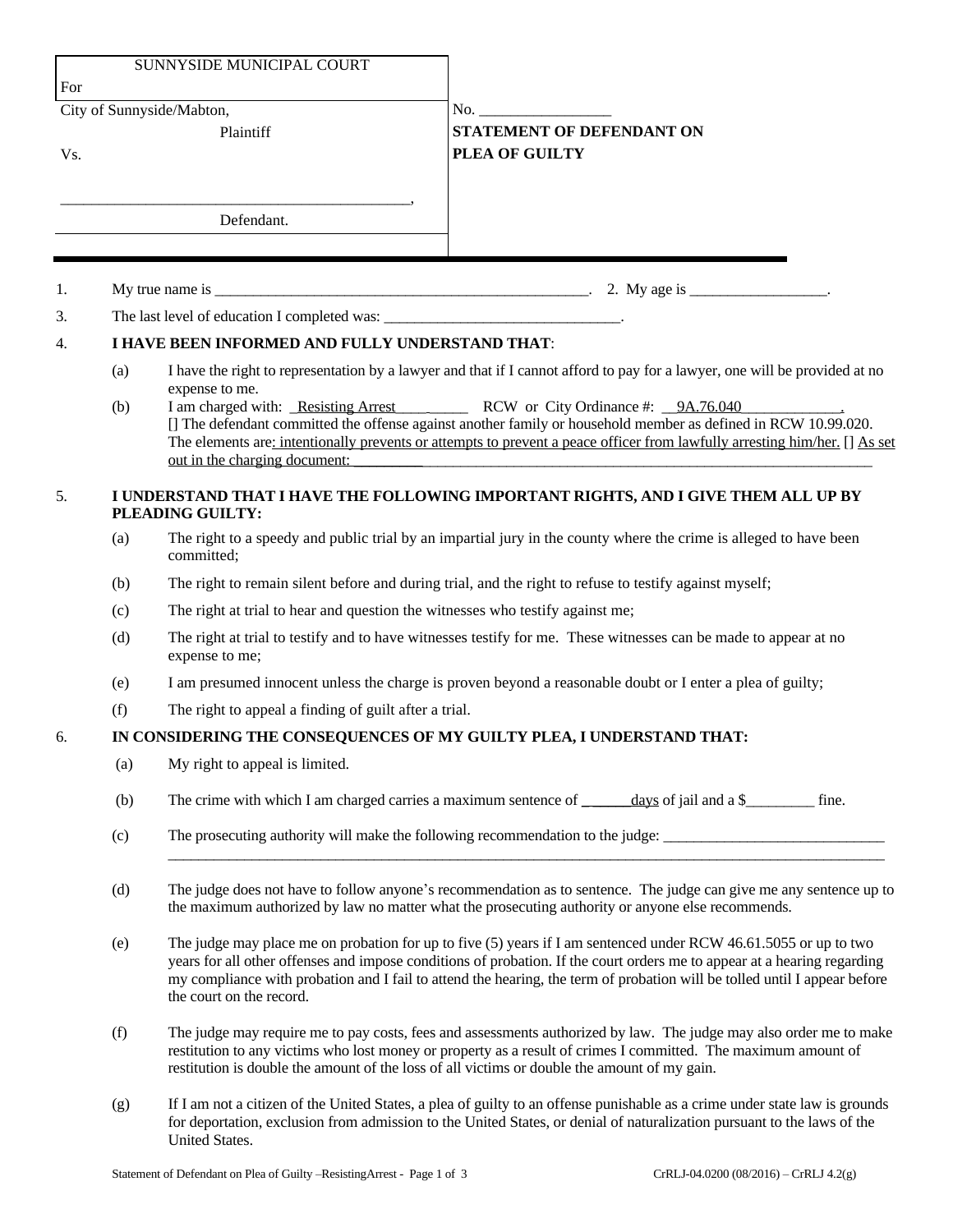## *NOTIFICATION RELATING TO SPECIFIC CRIMES: IF ANY OF THE FOLLOWING PARAGRAPHS APPLY, THE BOX SHOULD BE CHECKED AND THE PARAGRAPH INITIALED BY THE DEFENDANT.*

- [ ] h The crime of \_\_\_\_\_\_\_\_\_\_\_\_\_\_\_\_\_\_\_\_\_ has a mandatory minimum sentence of \_\_\_\_\_\_\_\_\_\_\_\_\_\_\_ day in jail and \$\_\_\_\_\_\_\_\_\_\_\_\_ fine plus costs and assessments. The law does not allow any reduction of this sentence.
- [ ] i []The crime of prostitution, indecent exposure, permitting prostitution and patronizing a prostitute has a mandatory assessment of \$\_\_\_\_\_\_\_\_\_. The court may reduce up to two-thirds of this assessment if the court finds that I am not able to pay the assessment. RCW9A.88.120.

[]If this crime involves patronizing a prostitute, a condition of my sentence will be that I not be subsequently arrested for patronizing a prostitute or commercial sexual abuse of a minor. The court will impose crime-related geographical restrictions on me, unless the court finds they are not feasible. If this is my first offense, the court will order me to attend a program designed to educate me about the negative costs of prostitution.

[]If this crime involves a sexual offense, prostitution, or a drug offense associated with hypodermic needles, I will be required to undergo testing for the human immunodeficiency (AIDS) virus.

- [ ] j If I am convicted under RCW 26.50.110, for a violation of a domestic violence protection order issued under chapter 26.50 RCW. The court shall impose a mandatory fine of \$15. RCW 26.50.110.
- [ ] k I may not possess, own, or have under my control any firearm, and under federal law any firearm or ammunition, unless my right to do so is restored by the court of record that ordered the prohibition on possession of a firearm or the Superior Court in Washington state where I live, and by a federal court if required. I must immediately surrender any concealed pistol license.
- [ ] l If this crime involves a drug offense, my eligibility for state and federal education benefits will be affected. 20 U.S.C. §  $1091(r)$ .
- [ ] m If this crime involves sexual misconduct with a minor in the second degree, communication with a minor for immoral purposes, or attempt, solicitation or conspiracy to commit a sex offense, or a kidnapping offense involving a minor, as defined in RCW 9A.44.130, I will be required to register with the county sheriff as described in the "Offender Registration" Attachment.
- [ ] n Pursuant to RCW 43.43.754, if this crime is an offense which requires sex or kidnapping offender registration, or is one of the following offenses, assault in the fourth degree with sexual motivation, communication with a minor for immoral purposes, custodial sexual misconduct in the second degree, failure to register, harassment, patronizing a prostitute, sexual misconduct with a minor in the second degree, stalking, or violation of a sexual assault protection order granted under chapter 7.90 RCW, I will be required to have a biological sample collected for purposes of DNA identification analysis, unless it is established that the Washington State Patrol crime laboratory already has a sample from me for a qualifying offense.
- [ ] o *Travel Restrictions:* I will be required to contact my probation officer, the probation director or designee, or the court if there is no probation department, to request permission to travel or transfer to another state if I am placed on probation for one year or more and this crime involves: (i) an offense in which a person has incurred direct or threatened physical or psychological harm; (ii) an offense that involves the use or possession of a firearm; (iii) a second or subsequent misdemeanor offense of driving while impaired by drugs or alcohol; (iv) a sexual offense that requires the offender to register as a sex offender in the sending state. I understand that I will be required to pay an application fee with my travel or transfer request.
- 7. I plead guilty to the crime(s) of Resisting Arrest as charged in the complaint or citation and notice. I have received a copy of that complaint(s) or citation(s) and notice. [ ] The complaint or citation and notice was orally amended and I waive filing of a written amended complaint or citation and notice.
- 8. I make this plea freely and voluntarily.
- 9. No one has threatened harm of any kind to me or to any other person to cause me to make this plea.
- 10. No person has made promises of any kind to cause me to enter this plea except as set forth in this statement.